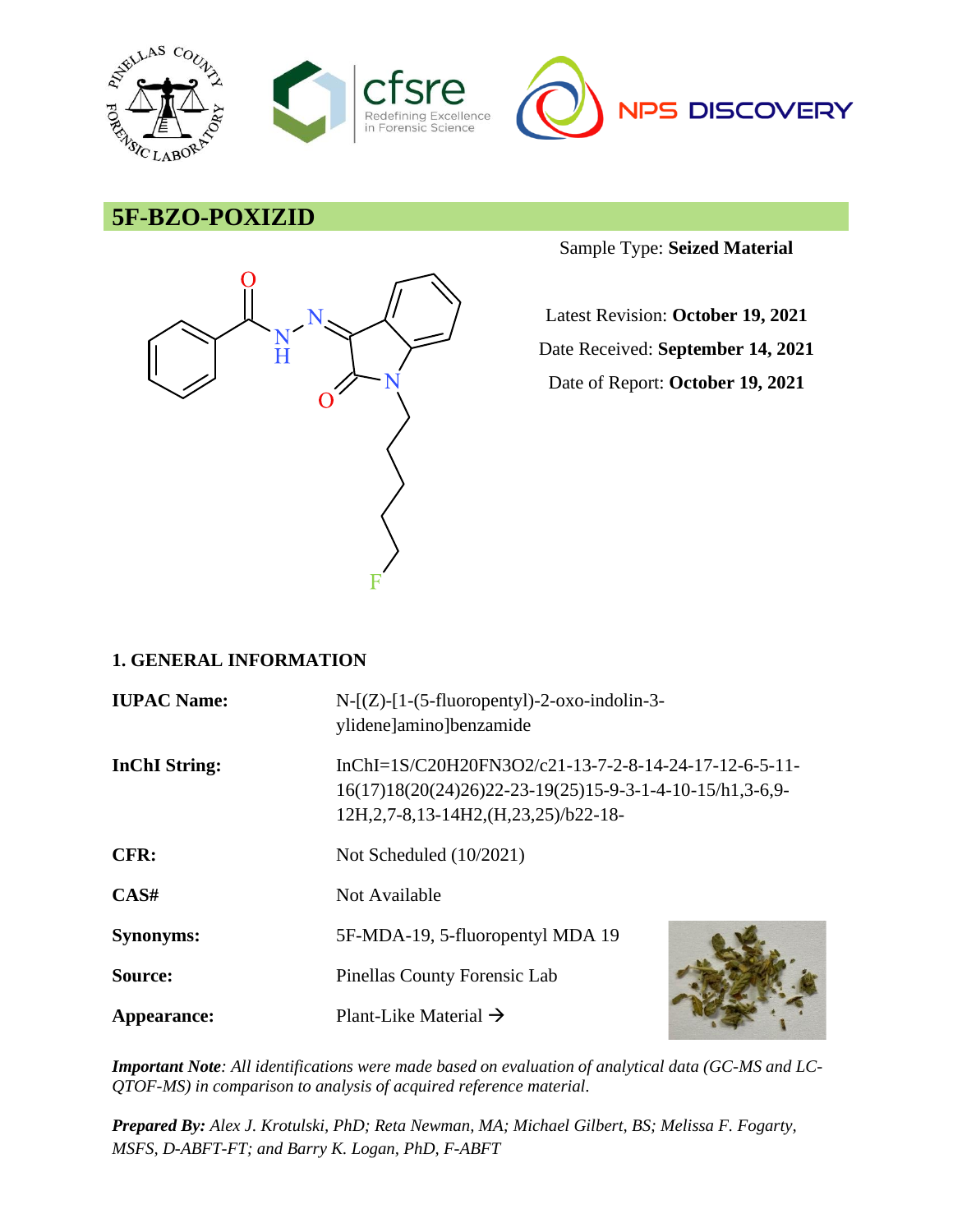### **2. CHEMICAL AND PHYSICAL DATA**

### **2.1 CHEMICAL DATA**

| Form | Chemical                       | <b>Molecular</b> | <b>Molecular Ion</b> | <b>Exact Mass</b> |
|------|--------------------------------|------------------|----------------------|-------------------|
|      | Formula                        | Weight           | $\mathbf{M}^+$       | $[M+H]^+$         |
| Base | $\rm{C_{20}H_{20}FN_{3}O_{2}}$ | 353.4            | 353                  | 354.1612          |

### **3. BRIEF DESCRIPTION**

5F-BZO-POXIZID is classified as a synthetic cannabinoid. Synthetic cannabinoids have been reported to cause psychoactive effects similar to delta-9-tetrahydrocannabinol (THC). Synthetic cannabinoids have caused adverse events, including deaths, as described in the literature. Closely related analogue BZO-HEXOXIZID (MDA 19) was synthesized and studied in the late 2000's by scientists at the University of Texas M. D. Anderson Cancer Center.<sup>1,2,3</sup> BZO-HEXOXIZID is reported to be a potent and selective cannabinoid receptor  $2$  (CB<sub>2</sub>) agonist. Several closely related analogues make up this new generation of synthetic cannabinoids, some of which have been studied and reported.3,4 Scientists at Cayman Chemical and the CFSRE developed a new naming convention for this subclass, calling these new drugs the "OXIZIDs".<sup>5</sup> OXIZID represents the core/linker region of this new synthetic cannabinoid structure. The OXIZID subclass recently emerged among the recreation drug supply internationally, seemingly as replacements after a synthetic cannabinoid class-wide ban implemented by China in July 2021 which included most traditional indole and indazole structural scaffolds. To date, multiple OXIZID analogues have been identified worldwide, most of which are unstudied with pharmacological and human effects undetermined. Currently, no analogues of the OXIZID subclass are scheduled substances in the United States.

| <b>BZO-HEXOXIZID</b>                                             | <b>BZO-POXIZID</b>                                                | 5F-BZO-POXIZID                                                                                        |
|------------------------------------------------------------------|-------------------------------------------------------------------|-------------------------------------------------------------------------------------------------------|
|                                                                  |                                                                   |                                                                                                       |
| $(Z)$ -N'- $(1$ -HEXyl-2-OXoIndolin-<br>3-ylidene)BenZOhydraZIDe | $(Z)$ -N'- $(1-$ Pentyl-2-OXoIndolin-<br>3-ylidene)BenZOhydraZIDe | $(Z)$ - $N'$ - $(1$ - $(5$ -FluoroPentyl-2-<br><b>OX</b> oIndolin-3-ylidene)<br><b>BenZOhydraZIDe</b> |
| Name: <b>BZO-HEXOXIZID</b>                                       | Name: <b>BZO-POXIZID</b>                                          | Name: 5F-BZO-POXIZID                                                                                  |
| Synonyms: MDA-19,<br><b>MDA19, MDA19</b>                         | Synonyms: 5C-MDA-19,<br><b>MDA-19 pentyl analogue</b>             | Synonyms: 5F-MDA-19,<br><b>MDA-19 5-fluoropentyl analogue</b>                                         |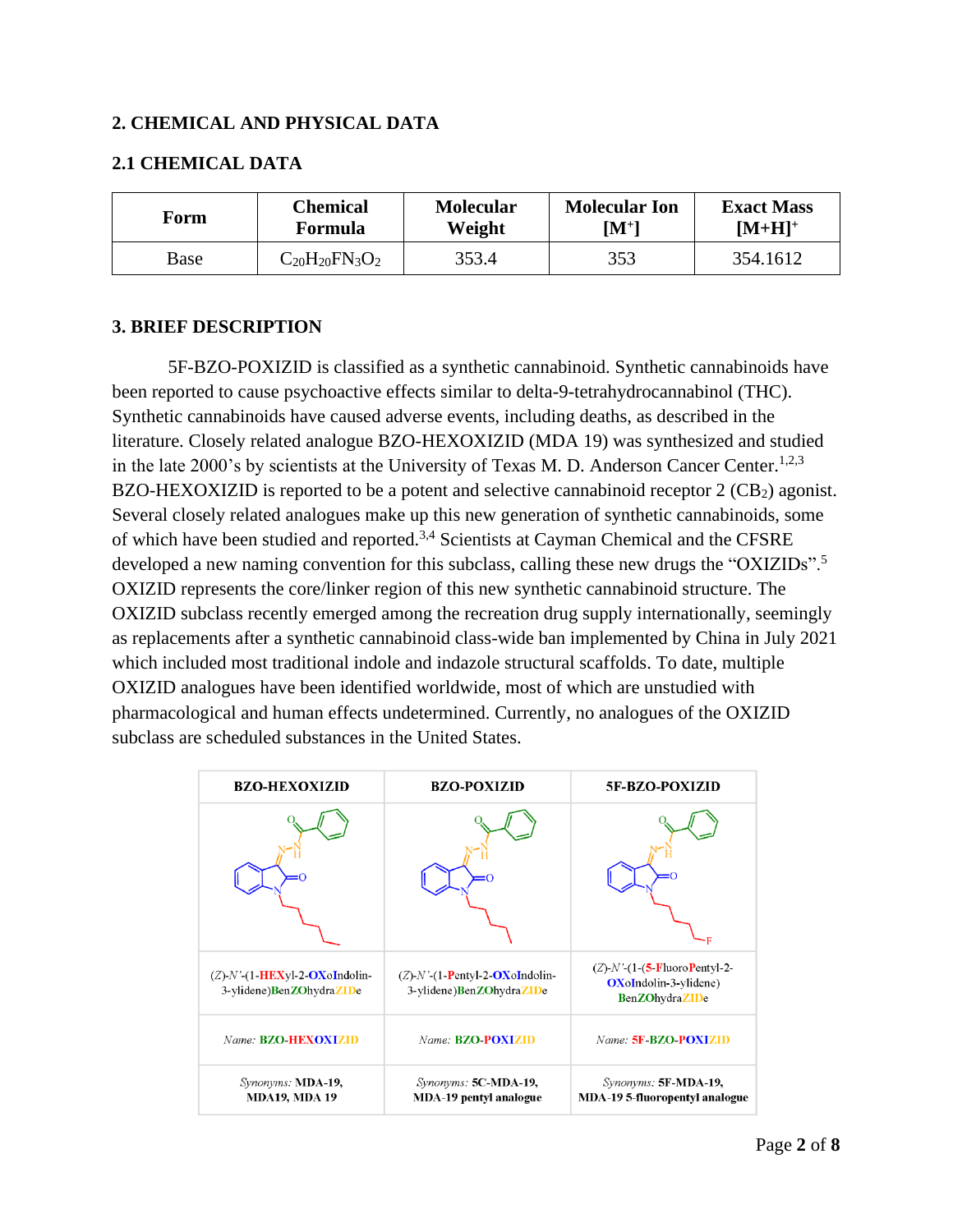# **4. ADDITIONAL RESOURCES**

- 1. Attala MN, Daiz P. (2009) Patent WO2009012227A1. Hydrazone Modulators of Cannabinoid Receptors.<https://patents.google.com/patent/US20180200225A1/en>
- 2. Xu JJ, Diaz P, Astruc-Diaz F, Craig S, Munoz E, Naguib M. (2010) Pharmacological characterization of a novel cannabinoid ligand, MDA19, for treatment of neuropathic pain. *Anesthesia and Analgesia*. 111, 99–109. <https://pubmed.ncbi.nlm.nih.gov/20522703/>
- 3. Diaz P, Xu J, Astruc-Diaz F, Pan H, Brown DL, Naguib M. (2008) Design and Synthesis of a Novel Series of N-Alkyl Isatin Acylhydrazone Derivatives that Act as Selective Cannabinoid Receptor 2 Agonist for the Treatment of Neuropathic Pain. *J. Med. Chem*. 2008, 51, 4932–4947.<https://pubs.acs.org/doi/10.1021/jm8002203>
- 4. Diaz P, Phatak SS, Xu J, Astruc-Diaz F, Cavasotto CN, and Naguib M. (2009) 6-Methoxy-Nalkyl Isatin Acylhydrazone Derivatives as a Novel Series of Potent Selective Cannabinoid Receptor 2 Inverse Agonists: Design, Synthesis, and Binding Mode Prediction. *J. Med. Chem*. 52, 433–444.<https://pubs.acs.org/doi/10.1021/jm801353p>
- 5. Robert M. Schelkun, Alex J. Krotulski, Donna M. Iula, and Barry K. Logan. (2021) New Systematic Naming for Synthetic Cannabinoid "MDA-19" and Its Related Analogues: BZO-HEXOXIZID, 5F-BZO-POXIZID, and BZO-POXIZID. *Center for Forensic Science Research and Education*. [https://www.npsdiscovery.org/new-systematic-naming](https://www.npsdiscovery.org/new-systematic-naming-for-synthetic-cannabinoid-mda-19-and-its-related-analogues-bzo-hexoxizid-5f-bzo-poxizid-and-bzo-poxizid/)[for-synthetic-cannabinoid-mda-19-and-its-related-analogues-bzo-hexoxizid-5f-bzo](https://www.npsdiscovery.org/new-systematic-naming-for-synthetic-cannabinoid-mda-19-and-its-related-analogues-bzo-hexoxizid-5f-bzo-poxizid-and-bzo-poxizid/)[poxizid-and-bzo-poxizid/](https://www.npsdiscovery.org/new-systematic-naming-for-synthetic-cannabinoid-mda-19-and-its-related-analogues-bzo-hexoxizid-5f-bzo-poxizid-and-bzo-poxizid/)

<https://www.caymanchem.com/product/34586/5-fluoro-bzo-poxizid>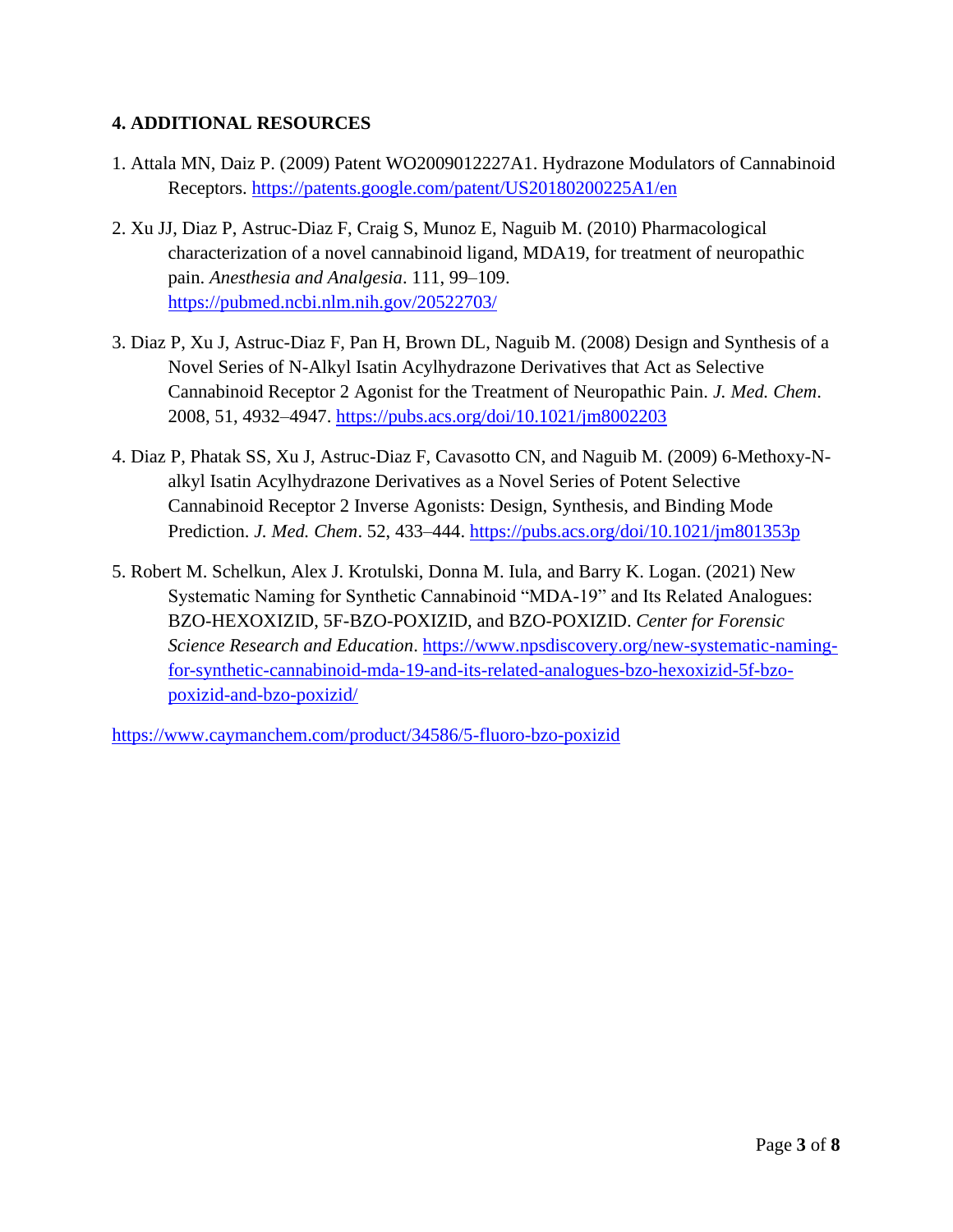# **5. QUALITATIVE DATA**

# **5.1 GAS CHROMATOGRAPHY MASS SPECTROMETRY (GC-MS)**

| <b>Testing Performed At:</b> | The Center for Forensic Science Research and Education at the<br>Fredric Rieders Family Foundation (Willow Grove, PA)                                                                                                                                                                                                                                                         |
|------------------------------|-------------------------------------------------------------------------------------------------------------------------------------------------------------------------------------------------------------------------------------------------------------------------------------------------------------------------------------------------------------------------------|
| <b>Sample Preparation:</b>   | Dilution in methanol                                                                                                                                                                                                                                                                                                                                                          |
| <b>Instrument:</b>           | Agilent 5975 Series GC/MSD System                                                                                                                                                                                                                                                                                                                                             |
| <b>Column:</b>               | Agilent J&W DB-1 $(12 \text{ m x } 200 \text{ µm x } 0.33 \text{ µm})$                                                                                                                                                                                                                                                                                                        |
| <b>Carrier Gas:</b>          | Helium (Flow: $1.46$ mL/min)                                                                                                                                                                                                                                                                                                                                                  |
| <b>Temperatures:</b>         | Injection Port: 265 °C                                                                                                                                                                                                                                                                                                                                                        |
|                              | Transfer Line: 300 °C                                                                                                                                                                                                                                                                                                                                                         |
|                              | MS Source: 230 °C                                                                                                                                                                                                                                                                                                                                                             |
|                              | MS Quad: 150 °C                                                                                                                                                                                                                                                                                                                                                               |
|                              | Oven Program: 50 °C for 0 min, 30 °C/min to 340 °C for 2.3 min                                                                                                                                                                                                                                                                                                                |
| <b>Injection Parameters:</b> | <b>Injection Type: Splitless</b>                                                                                                                                                                                                                                                                                                                                              |
|                              | Injection Volume: 1 µL                                                                                                                                                                                                                                                                                                                                                        |
| <b>MS Parameters:</b>        | Mass Scan Range: 40-550 m/z                                                                                                                                                                                                                                                                                                                                                   |
|                              | Threshold: 250                                                                                                                                                                                                                                                                                                                                                                |
| <b>Retention Time:</b>       | 8.69 min                                                                                                                                                                                                                                                                                                                                                                      |
| <b>Standard Comparison:</b>  | Reference material for 5F-BZO-POXIZID (Batch: 0626956-2) was<br>purchased from Cayman Chemical (Ann Arbor, MI, USA).<br>Analysis of this standard resulted in positive identification of the<br>analyte in the exhibit as 5F-BZO-POXIZID based on retention<br>time (8.67 min) and mass spectral data.<br>(https://www.caymanchem.com/product/34586/5-fluoro-bzo-<br>poxizid) |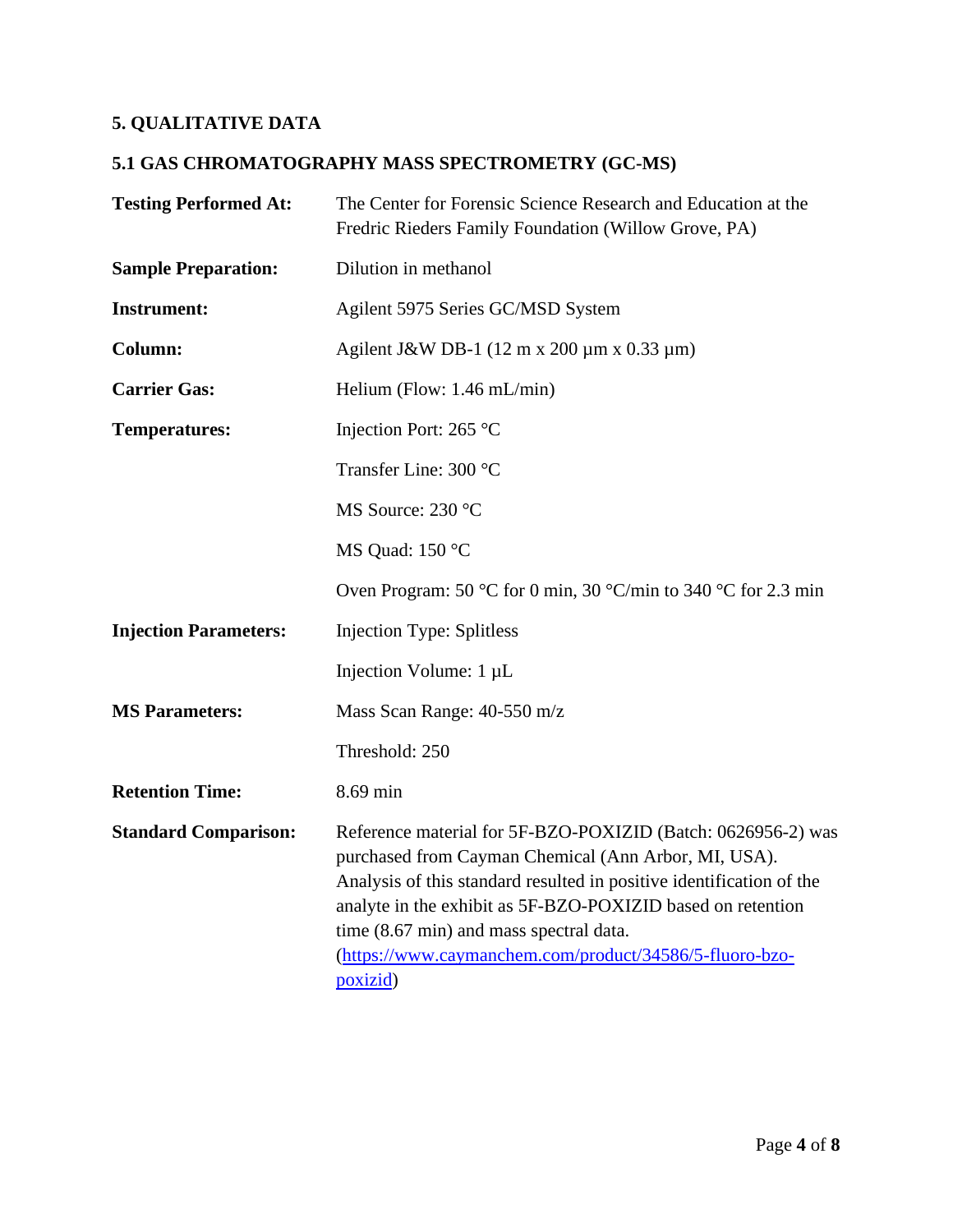



*Additional peaks in chromatogram: internal standard (3.09 min), internal standard (5.72 min) and ADB-BINACA (7.48 min)*



**EI (70 eV) Mass Spectrum: 5F-BZO-POXIZID**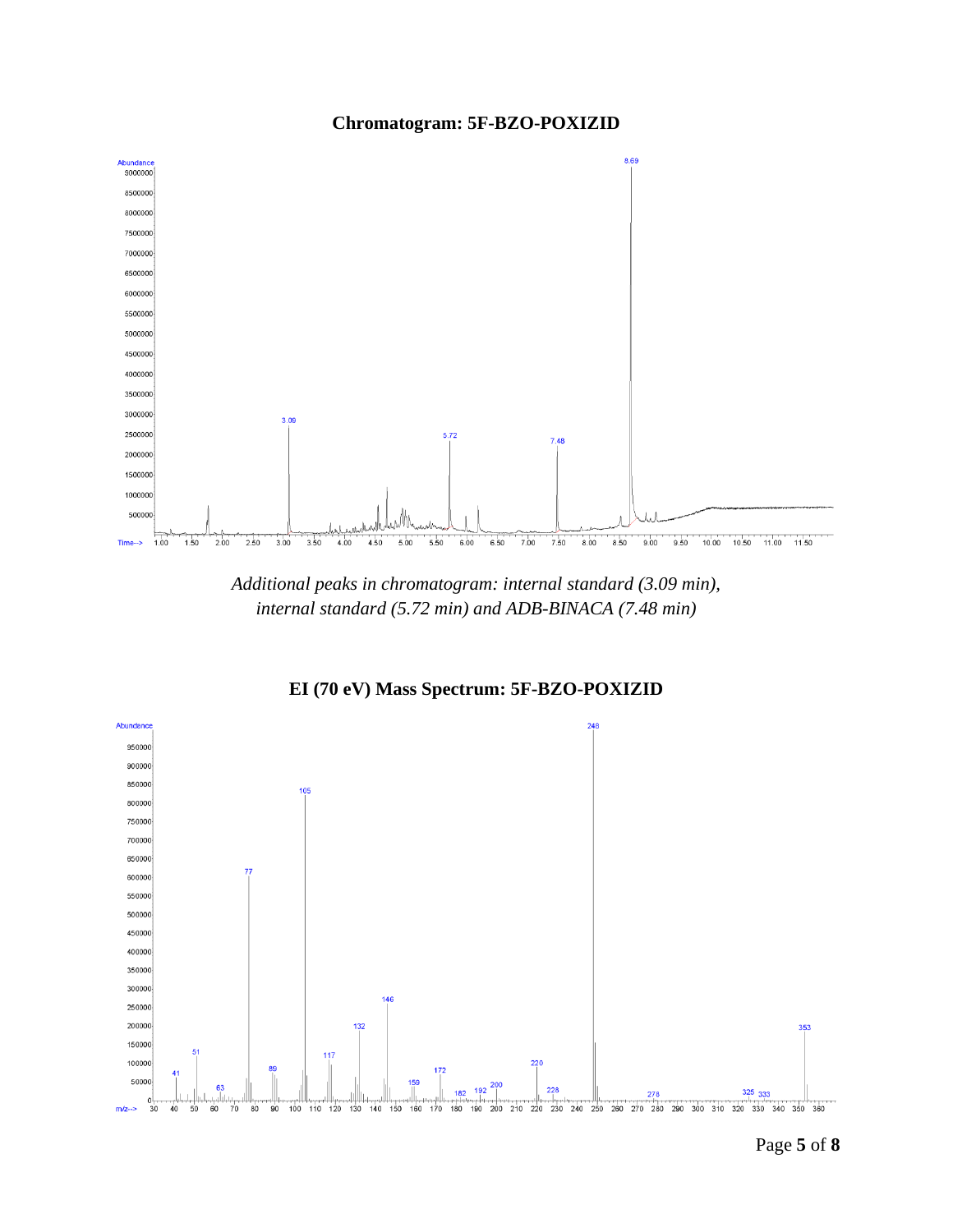# **5.2 LIQUID CHROMATOGRAPHY QUADRUPOLE TIME OF FLIGHT MASS SPECTROMETRY (LC-QTOF)**

| <b>Testing Performed At:</b> | The Center for Forensic Science Research and Education at the<br>Fredric Rieders Family Foundation (Willow Grove, PA)                                                                                                                                                                                                                                                         |
|------------------------------|-------------------------------------------------------------------------------------------------------------------------------------------------------------------------------------------------------------------------------------------------------------------------------------------------------------------------------------------------------------------------------|
| <b>Sample Preparation:</b>   | 1:100 dilution of GC-MS sample in mobile phase                                                                                                                                                                                                                                                                                                                                |
| <b>Instrument:</b>           | Sciex TripleTOF® 5600+, Shimadzu Nexera XR UHPLC                                                                                                                                                                                                                                                                                                                              |
| Column:                      | Phenomenex <sup>®</sup> Kinetex C18 (50 mm x 3.0 mm, 2.6 $\mu$ m)                                                                                                                                                                                                                                                                                                             |
| <b>Mobile Phase:</b>         | A: Ammonium formate (10 mM, pH 3.0)                                                                                                                                                                                                                                                                                                                                           |
|                              | B: Methanol/acetonitrile (50:50)                                                                                                                                                                                                                                                                                                                                              |
|                              | Flow rate: 0.4 mL/min                                                                                                                                                                                                                                                                                                                                                         |
| <b>Gradient:</b>             | Initial: 95A:5B; 5A:95B over 13 min; 95A:5B at 15.5 min                                                                                                                                                                                                                                                                                                                       |
| <b>Temperatures:</b>         | Autosampler: $15^{\circ}$ C                                                                                                                                                                                                                                                                                                                                                   |
|                              | Column Oven: 30 °C                                                                                                                                                                                                                                                                                                                                                            |
|                              | Source Heater: 600 °C                                                                                                                                                                                                                                                                                                                                                         |
| <b>Injection Parameters:</b> | Injection Volume: 10 µL                                                                                                                                                                                                                                                                                                                                                       |
| <b>QTOF Parameters:</b>      | TOF MS Scan Range: 100-510 Da                                                                                                                                                                                                                                                                                                                                                 |
|                              | Precursor Isolation: SWATH® acquisition (27 windows)                                                                                                                                                                                                                                                                                                                          |
|                              | Fragmentation: Collison Energy Spread (35±15 eV)                                                                                                                                                                                                                                                                                                                              |
|                              | MS/MS Scan Range: 50-510 Da                                                                                                                                                                                                                                                                                                                                                   |
| <b>Retention Time:</b>       | 9.34 min                                                                                                                                                                                                                                                                                                                                                                      |
| <b>Standard Comparison:</b>  | Reference material for 5F-BZO-POXIZID (Batch: 0626956-2) was<br>purchased from Cayman Chemical (Ann Arbor, MI, USA).<br>Analysis of this standard resulted in positive identification of the<br>analyte in the exhibit as 5F-BZO-POXIZID based on retention<br>time (9.34 min) and mass spectral data.<br>(https://www.caymanchem.com/product/34586/5-fluoro-bzo-<br>poxizid) |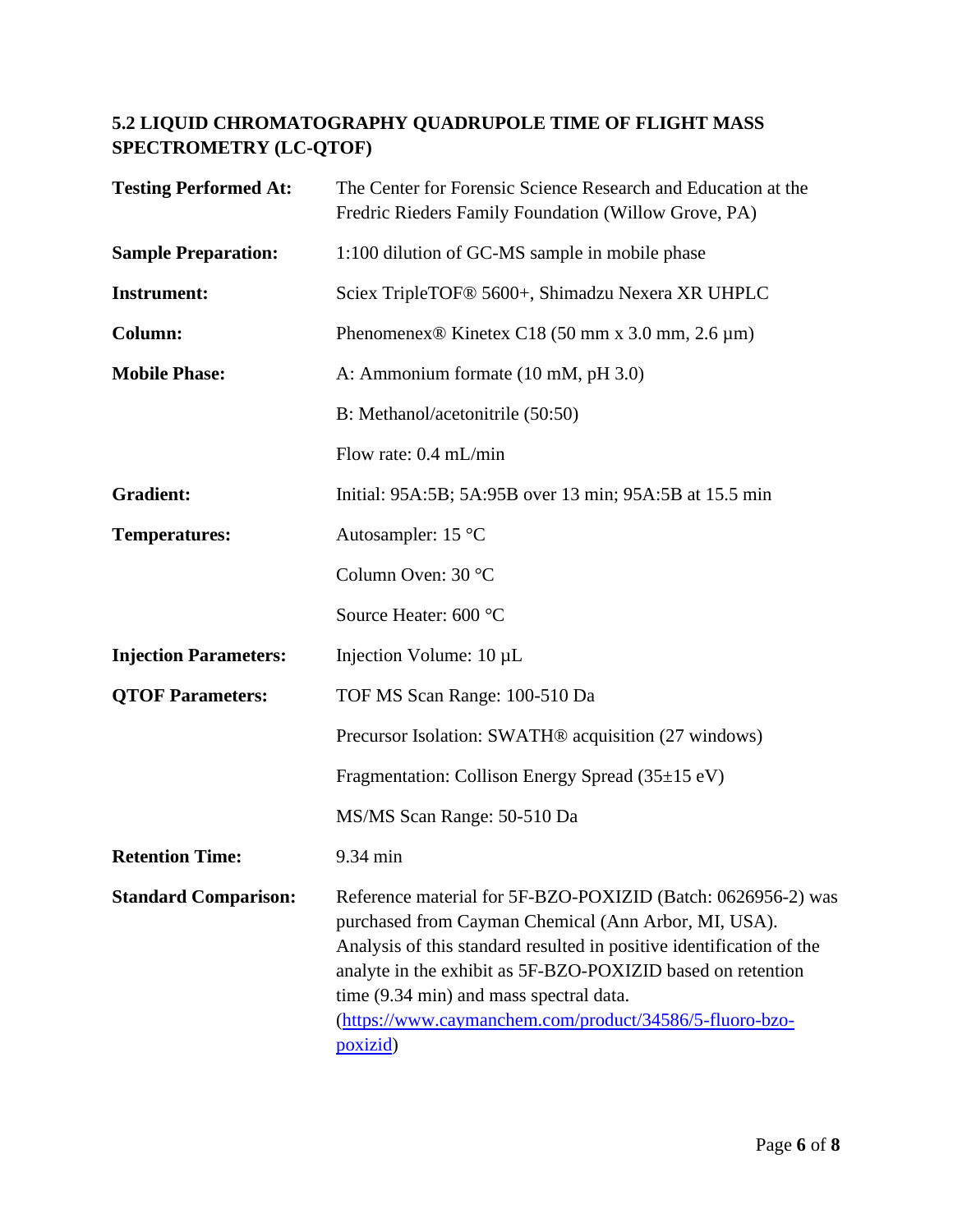# **Chromatogram: 5F-BZO-POXIZID**



*Additional peaks in chromatogram: internal standard (4.98 min), internal standard (7.32 min), and ADB-BINACA (8.90 min)*

**TOF MS Spectra: 5F-BZO-POXIZID**